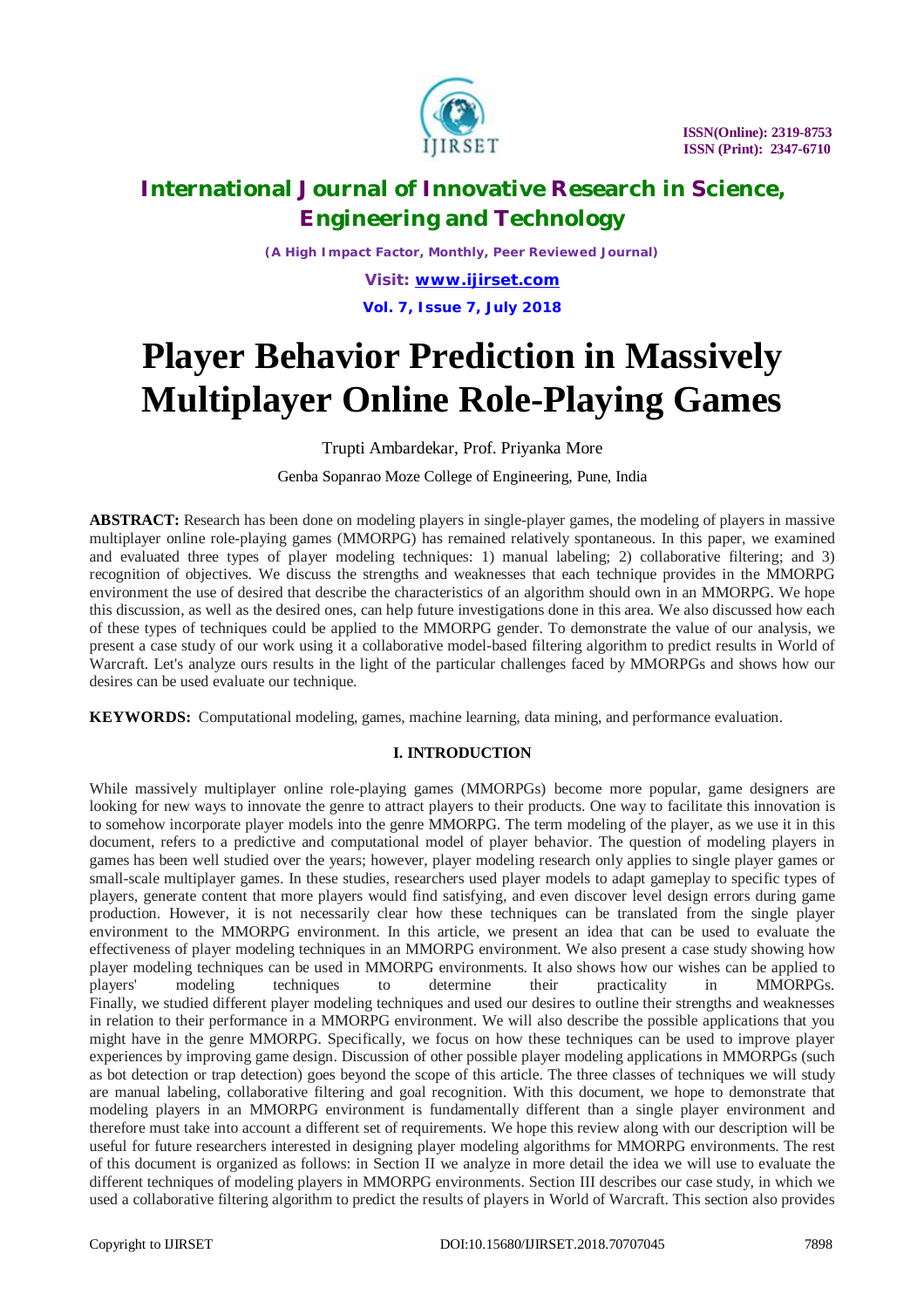

*(A High Impact Factor, Monthly, Peer Reviewed Journal)*

### *Visit: [www.ijirset.com](http://www.ijirset.com)*

#### **Vol. 7, Issue 7, July 2018**

a concrete example of how our wishes could be used to determine the effectiveness of a player's modeling technique in an MMORPG environment. In Section IV, we analyze four examples of the real world that we will use to illustrate how player modeling techniques can be applied to MMORPGs.

### **II. LITERATURE SURVEY**

The recommendation system for virtual items in massive multiplayer online role-playing games (MMORPGs) has aroused the interest of researchers. Of the many approaches to construct a recommender system, collaborative filtering (CF) has been the most successful one. However, the traditional CFs just lure customers into the purchasing action and overlook customers' satisfaction, moreover, these techniques always suffer from low accuracy under cold-start conditions. Therefore, a novel collaborative filtering (NCF) method is proposed to identify like-minded customers according to the preference similarity coefficient (PSC), which implies correlation between the similarity of customers' characteristics and the similarity of customers' satisfaction level for the product. Furthermore, the analytic hierarchy process (AHP) is used to determine the relative importance of each characteristic of the customer and the improved ant colony optimisation (IACO) is adopted to generate the expression of the PSC. The IACO creates solutions using the Markov random walk model, which can accelerate the convergence of algorithm and prevent prematurity. For a target customer whose neighbours can be found, the NCF can predict his satisfaction level towards the suggested products and recommend the acceptable ones. Under cold-start conditions, the NCF will generate the recommendation list by excluding items that other customers prefer [1].

Information is overloaded in the Internet due to the unstable growth of information and it makes information search as complicate process. Web recommendation systems assist the users to get the exact information and facilitate the information search easier. Web recommendation is one of the techniques of web personalization, which recommends web pages to the user based on the previous browsing history. It is done either content based approach or collaborative filtering approach. In this paper web usage mining is considered as the major source for web recommendation in association with Collaborative filtering approach, association rule mining and Markov model to recommend the web pages to the user [2].

In story-based games or other interactive story systems, a Drama Manager is an omniscient agent that acts to bring about a particular sequence of plot points for the user to experience. We present a Drama Manager that uses player modeling to personalize the user's story according to his or her storytelling preferences. In order to deliver personalized stories, a Drama Manager must make decisions on not only which plot points to be included into the unfolding story but also the optimal sequence of the events the user should experience. A prefix based collaborative filtering algorithm based on users' structural feedback is proposed to address the sequential selection problem. We demonstrate our system on a simple interactive story generation system based on choose-your-own-adventure stories to evaluate our algorithms. Results on human users and simulated users show that our Drama Manager is capable of capturing users' preference and generating personalized stories with high accuracy [3]**.**

When we say that a game has "good AI," we typically mean that the characters in the game exhibit consistent and realistic behavior, reacting appropriately to the actions of the player and other characters. For certain genres of gamesfor example, first-person shooters and real-time strategy game goodA I" also refers to the ability of the game to challenge the player on a tactical and strategic level. While these are certainly worthy and important goals to strive for in your game, they tend to overshadow a third, seldom-mentioned component of good game AI: the capacity to adapt over time to the quirks and habits of a particular player [4].

In this paper, we present a data-driven technique for designing models of user behavior. Previously, player models were designed using user surveys, small-scale observation experiments, or knowledge engineering. These methods generally produced semantically meaningful models that were limited in their applicability. To address this, we have developed a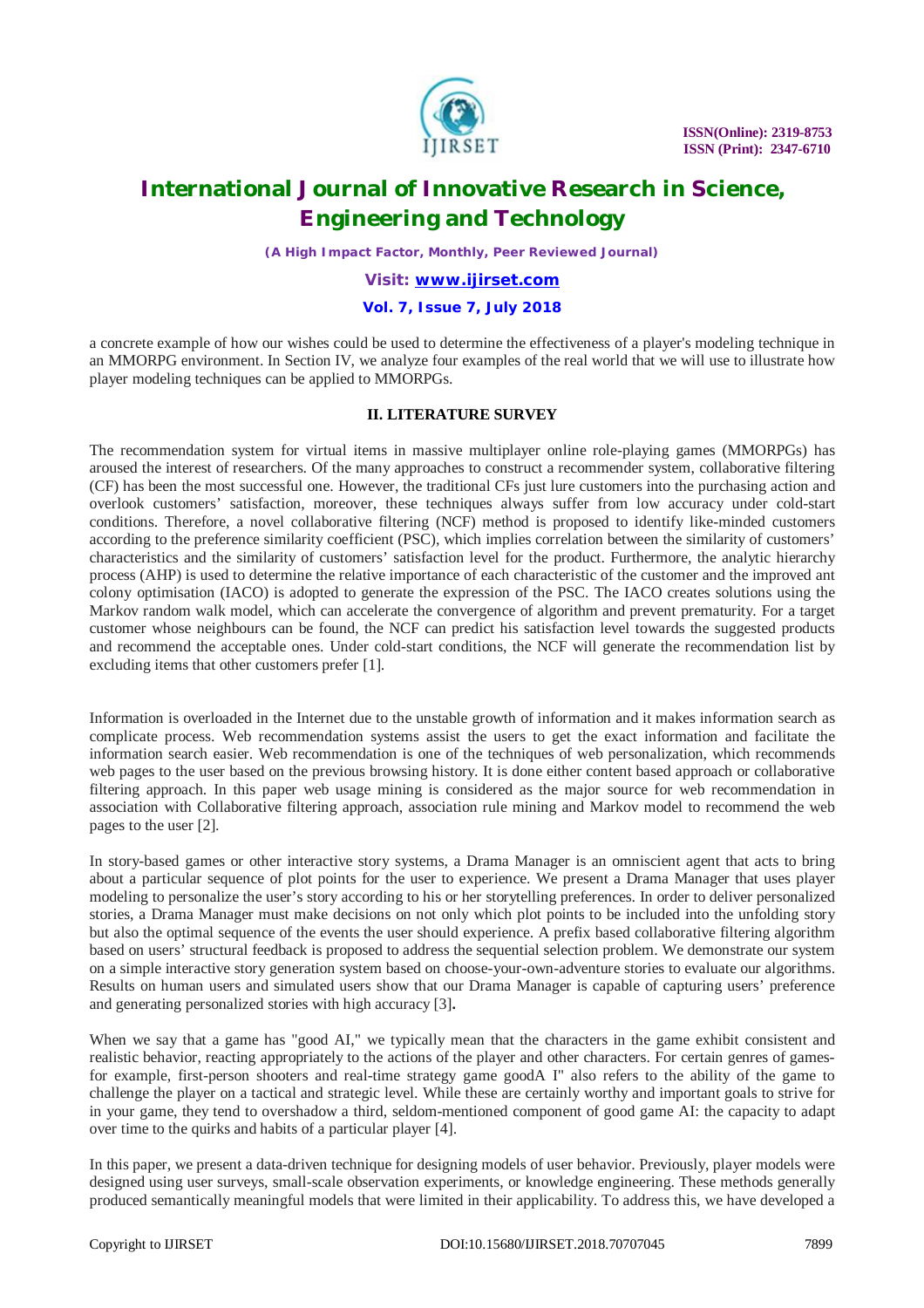

*(A High Impact Factor, Monthly, Peer Reviewed Journal)*

#### *Visit: [www.ijirset.com](http://www.ijirset.com)*

#### **Vol. 7, Issue 7, July 2018**

purely data-driven methodology for generating player models based on past observations of other players. Our underlying assumption is that we can accurately predict what a player will do in a given situation if we examine enough data from former players that were in similar situations. We have chosen to test our method on achievement data from the MMORPG World of Warcraft. Experiments show that our method greatly outperforms a baseline algorithm in both precision and recall, proving that this method can create accurate player models based solely on observation data [5].

## **III. PROPOSED SYSTEM**

In this paper, we explored the use a collaborative filtering technique using clique-based graph clustering on a dataset consisting of 1289 achievements from World of Warcraft (WoW). Achievements are milestones that you can complete in games by performing certain, usually somewhat obscure, actions. Achievements can be obtained for doing many different things, so our reasoning was that this technique could be used to recommend content to players based on their achievement preferences. In other words, using this clustering algorithm, we wanted to be able to guide players towards achievements that we felt they would enjoy doing. Our CF technique can be can be broken down into two high-level steps:

1) Build cliques of highly correlated achievements

2) Calculate the probability of completing achievements

During gameplay given a player's achievement history during the first step, a computational model of achievements is created by clustering achievements based on how likely they are to be completed together. This is done by first making a complete correlation graph of achievements. In this graph, nodes represent achievements and edges between nodes are weighted with the correlation value between those two achievements. Once this has been done we downselect edges so that only edges between highly correlated achievements remain. Next, we find all maximal cliques in this graph. A clique is a set of nodes that are all connected to each other. A maximal clique is the largest clique that is not the subset of another clique. Finally, we must downselect cliques to ensure that we have cliques that only contain achievements that players are likely to complete together. Since we use correlation, the resultant cliques contain achievements that players behaved similarly on. If many players completed all of the achievements together, they will be in a clique. If players did not complete the achievements together, they will also be in a clique. This downselection is performed inorder to remove the latter type of cliques from the dataset.

#### **Proposed System Architecture:**

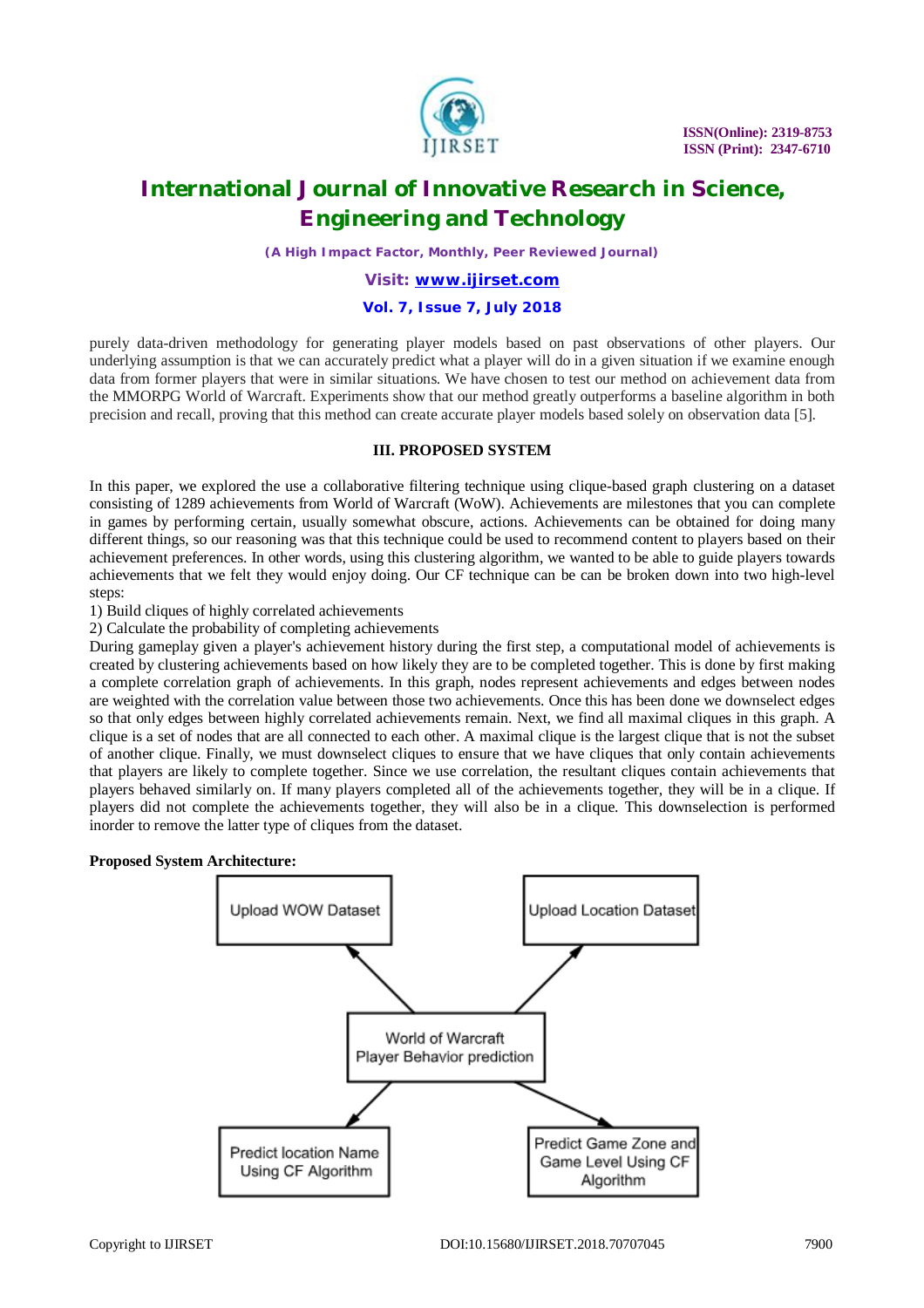

*(A High Impact Factor, Monthly, Peer Reviewed Journal)*

*Visit: [www.ijirset.com](http://www.ijirset.com)*

#### **Vol. 7, Issue 7, July 2018**

### **IV. PROPOSED ALGORITHM**

**Collaborative Filtering Method:**Collaborative filtering is a technique commonly used to build personalized recommendations on the Web. In collaborative filtering, algorithms are used to make automatic predictions about a user's interests by compiling preferences from several users.

#### **System Analysis:**



### **V. CONCLUSION**

In this Paper, we have evaluated how many popular techniques for modeling players in games could be translated into the MMORPG genre and how effective they would be to address many of the inherent challenges that the genre brings with it. In addition, we have provided some evidence, through the use of a case study, that some of these techniques are very promising if game designers choose to use them in an MMORPG. This case study also shows how our desiderata can be applied to evaluate the effectiveness of player modeling techniques in an MMORPG environment. In the future, we would like to see some research on the application of some of these techniques to MMORPGs. The MMORPG genre has been relatively unexplored when it comes to player modeling, and it is doubtful that there is a better source of player observations on the field. By focusing research efforts in this area, we would not only be advancing our understanding of player modeling, but we would be providing the much needed innovation for a genre that seems to be plagued with imitations.

#### **REFERENCES**

[1] S. J. Gross and C. M. Niman, ``Attitude-behavior consistency: A review,'' Public Opinion Quart., vol. 39, no. 3, pp. 358\_368, 1975.

[2] B. Harrison and D. L. Roberts, ``Using sequential observations to model and predict player behavior,'' in Proc. 6th Int. Conf. Found. Digital Games, 2011, pp. 91\_98.

[3] C. Lewis and N. Wardrip-Fruin, ``Mining game statistics from web services: A World of Warcraft armory case study," in Proc. 5th Int. Conf. Found. Digital Games, 2010, pp. 100\_107.

[4] R. Bartle, ``Hearts, clubs, diamonds, spades: Players who suit MUDs,'' J. MUD Res., vol. 1, no. 1, p. 19, 1996.

[5] C. M. Bateman and R. Boon, 21st Century Game Design. Hingham, MA, USA: River Media, 2006.